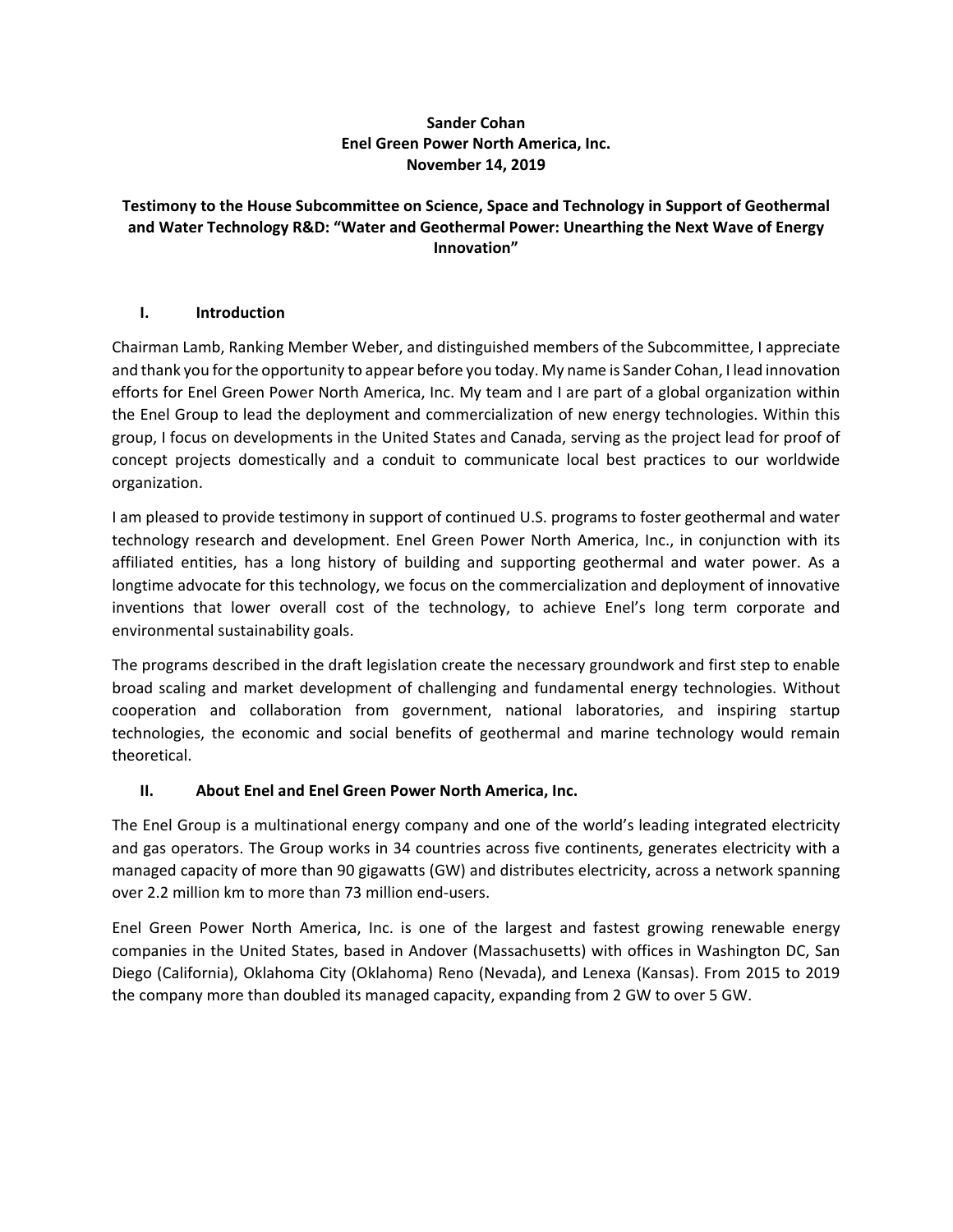

*Figure 1: Enel Green Power North America, Inc. Footprint* 

To date, Enel Green Power manages over 100 renewable energy plants in 24 U.S. states with a diversified technology portfolio (wind, solar, geothermal and hydroelectric). The company is currently the largest wind farm operator in Kansas and second‐largest in Oklahoma.

Enel Green Power is also a leader in the direct supply of renewable energy to corporate customers through long-term supply agreements. In total the company has 11 contracts, representing over 1 GW of Enel's capacity in the U.S., serving customers such as Anheuser‐Busch, T‐Mobile, Facebook, Adobe, General Motors, Bloomberg and Kohler.

### **III. Enel Green Power Innovation – Open Innovation Network Approach**

Enel's approach to innovation is based on the creation of an Innovation ecosystem – a network of startups, national laboratories, industry consortia, and other formal and informal networks to push new clean energy technologies and business models into the marketplace.



*Figure 2: Innovation Network Ecosystem* 

With reference to geothermal energy, as detailed in a later section of this document, new ideas and potential partners come from a variety of sources. The majority of projects originate in academic and startup circles from researchers devoted to developing solution for the geothermal energy space. We also work with industrial partners from adjacent industries, such as oil and gas development, to take lessons learned and new ideas from their world into ours.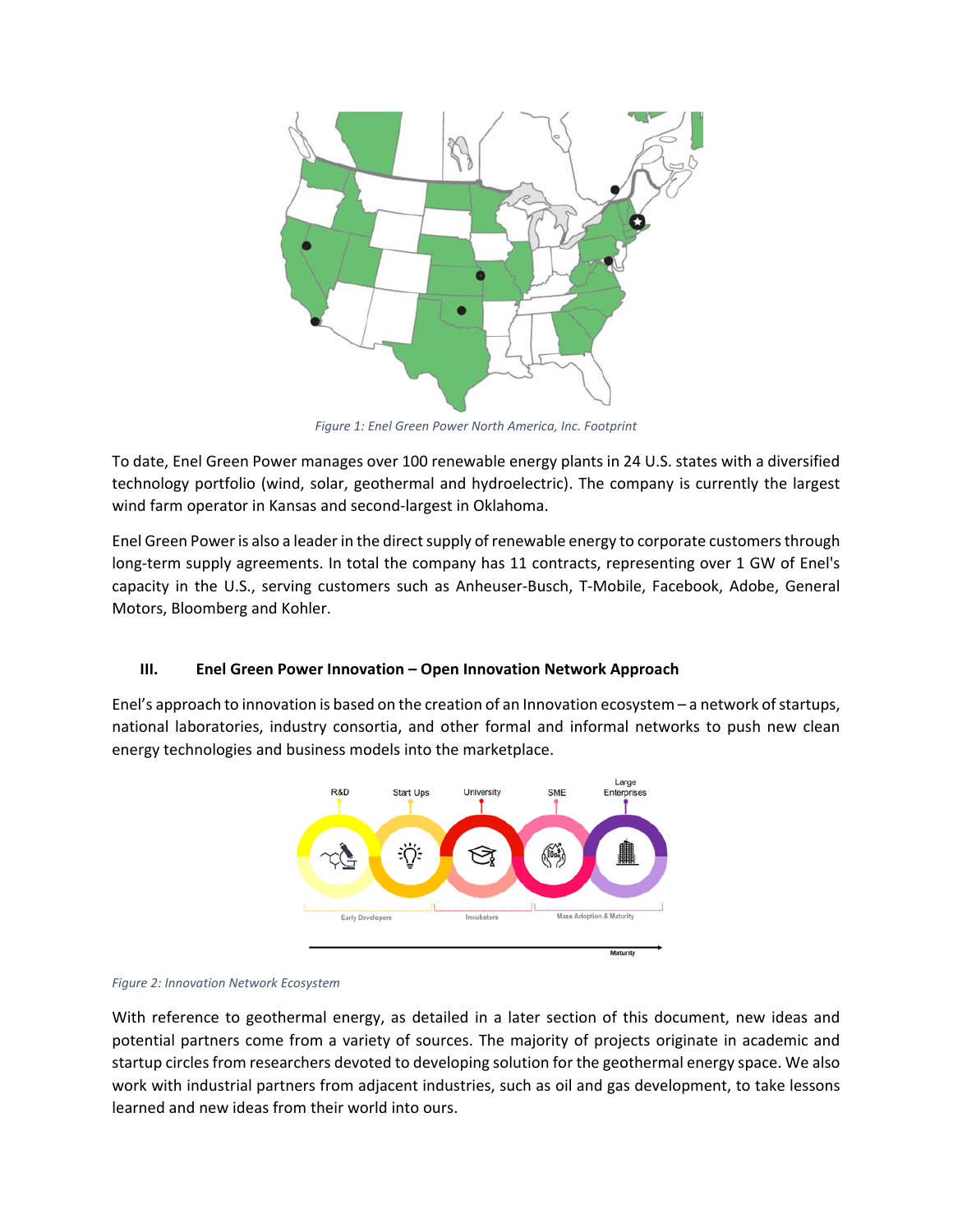In the innovation ecosystem, Enel works as the strategic partner. We provide the capital, manpower, and industry expertise to take an invention from the late pilot stage to commercial deployment. This enables inventions to cross what is commonly referred to in emerging technology as the "commercialization valley of death". In this latter stage of research and development, the core technology has proven to have the potential to make a substantial impact in the market place but lacks the infrastructure and capital to scale from a single iteration. Crossing this valley is especially difficult for "hard" technology like geothermal and water power, which require the development of physical infrastructure and devices that have substantial technical risks and cost requirements. Our approach gives them the opportunity to scale up their solutions on our operations at global level so that we can use the innovation in place to make our traditional activities more efficient or to uncap new growth opportunities.

Enel typically does not make investments in startups. Instead, with its focus on providing equitable access to electricity it serves as the catalyst and the driver of energy innovation into the marketplace as an invention's first large industrial partner.

# **IV. Enel Green Power Geothermal Innovation**

In our interest to support the global growth of renewable energy and the economic and social benefits this energy resource provides, we share the priority from the proposed legislation that increasing the use and reducing the cost of geothermal energy in the United States is essential.

Enel has a long history of geothermal innovation, starting with the development of the first commercial geothermal facility in Larderello, Italy outside of Pisa in the early 20<sup>th</sup> century. Today, Enel Green Power manages more than 880 MW of geothermal capacity globally, enough to power nearly 880,000 homes every year.





Geothermal energy is an important cornerstone of Enel Green Power's technology agnostic approach. In order to reach its decarbonization goals, the company understands the importance of relying on portfolio approach to project development. To that end, we seek to continuously grow our geothermal generation as a component of our portfolio spanning the spectrum of renewable energy generation technologies.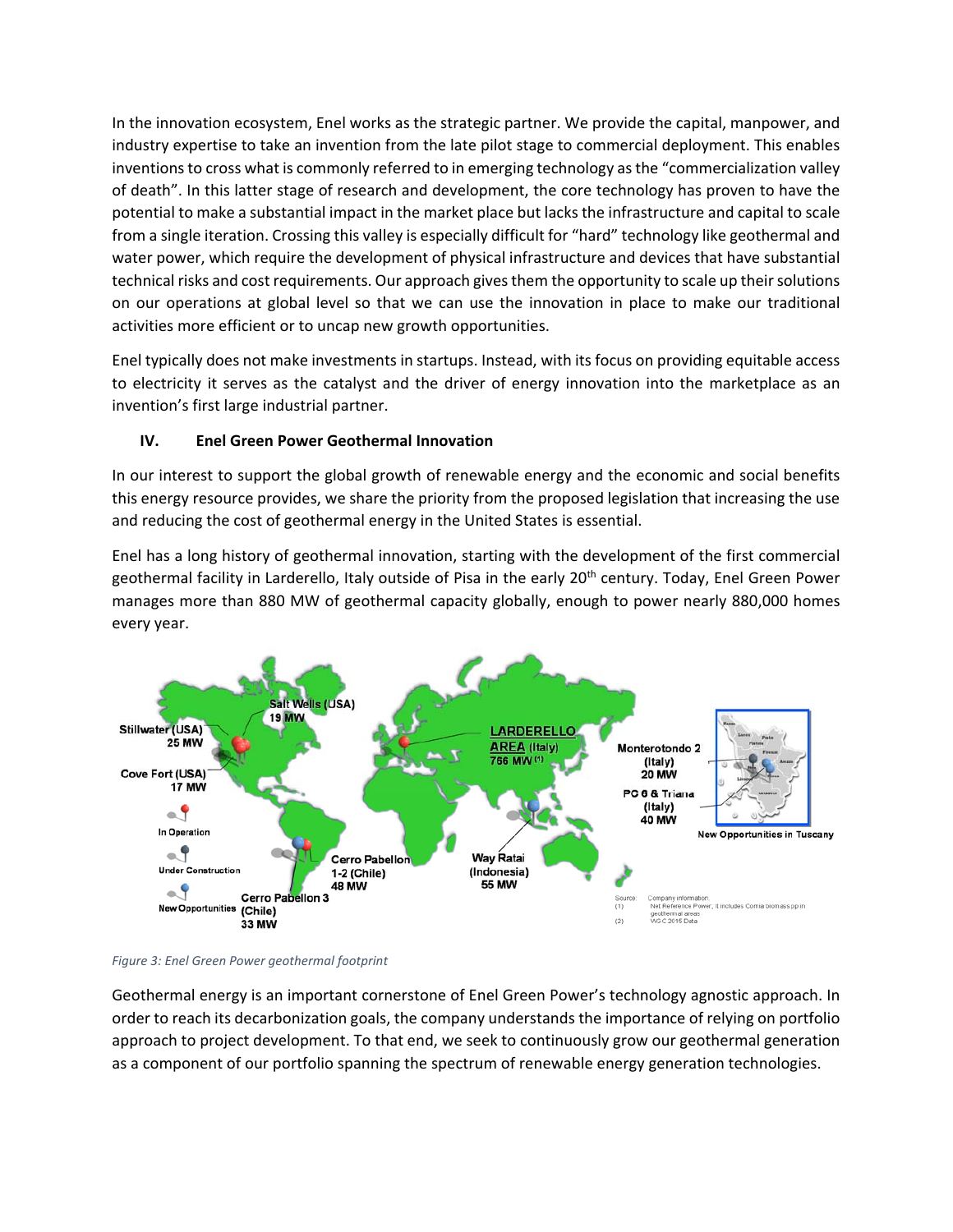Enel's current innovation pipeline for geothermal through 2021 contains budget for roughly 15 new projects. This pipeline includes a broad range of technologies, from ways to streamline and improve plant operations, to data analytics and methods to evaluate and process seismic data, to hardware intensive activities such as new drilling methods and investment in and support of Enhanced Geothermal Systems (EGS).

In the United States, Enel continues to leverage its presence as a geothermal operator to drive the state of innovation in the industry forward. Three projects highlight our ongoing and future commitment to advancing the state of this technology.

**Stillwater Triple‐Hybrid Plant and CRADA with National Renewable Energy Lab and Idaho National Laboratory Teams:** By adding a photovoltaic solar plant to an existing geothermal binary power plant and by subsequently enhancing that hybrid system with the further addition of solar thermal (concentrating solar power), Stillwater, located in Churchill County, Nevada, is the first plant in the world to incorporate all three renewable energy technologies at the same site on an industrial scale.

Stillwater's first‐of‐its‐kind hybrid technology inspired a Cooperative Research and Development Agreement (CRADA) between Enel Green Power North America, Inc. (EGP), the National Renewable Energy Laboratory and the Idaho National Laboratory under the oversight of the U.S. Department of Energy Geothermal Technologies Office, to study the integration of these three technologies at the same site. This resulted in an award winning power plant and revolutionary research that confirms this hybrid theoretical model, paving the way for the possible deployment of hybrid solutions at other sites around the globe. In 2017, EGP began construction of a fourth project at the Stillwater site, the Stillwater PV II Solar Plant. The project, located adjacent to the existing site, supplies the project's corporate off taker, Wynn Las Vegas, with enough energy to meet up to 75% of the resort's current peak‐power requirements.



#### Stillwater **Geothermal Plant**

- Start of Operations: 1H 2009
- Capacity: 33.1 MW
- · Annual Generation: 150,000 MWh
- · State-of-the-art medium enthalpy geothermal binary power plant. One of the only sites in the world to operate large-scale electrical submersible pumps for the extraction of geothermal fluid.

#### **Stillwater Solar Photovoltaic Plant**

- Start of Operations: 1H 2012
- · Capacity: 26.4 MW
- · Annual Generation: 44,000 MWh
- · Over 89,000 polycrystalline silicon PV panels built on 110 acres The PV plant compliments the geothermal plant's efficiency and production creating a better whole.

### **Stillwater Solar Thermal Plant**

- Start of Operations: 1H 2015
- Capacity: 2 MW
- · Annual Generation: 3,000 MWh
	- · 22-row parabolic trough system that concentrates the sun's energy by 75 times and adds energy to increase the temperature of geothermal fluid entering the plant, and allowing for a substantial increase in the amount of energy the plant can produce.

### **Wynn Solar at** Stillwater

- Start of Operations: 1H 2018
- Capacity: 27 MW
- · Annual Generation: 44,000 MWh
- . The energy produced by the 160-acre solar PV facility will be sold to Wynn Las Vegas, marking an industry first partnership for a gaming operator in Nevada.

**Cove Fort Downhole Generator Project – Adding Hydroelectric to Geothermal and Collaboration with Oilfield Operator Baker Hughes:** Continuing the pattern of hybridizing our geothermal facilities is the ongoing effort to add hydroelectric power to binary geothermal energy. Enel's Cove Fort facility, located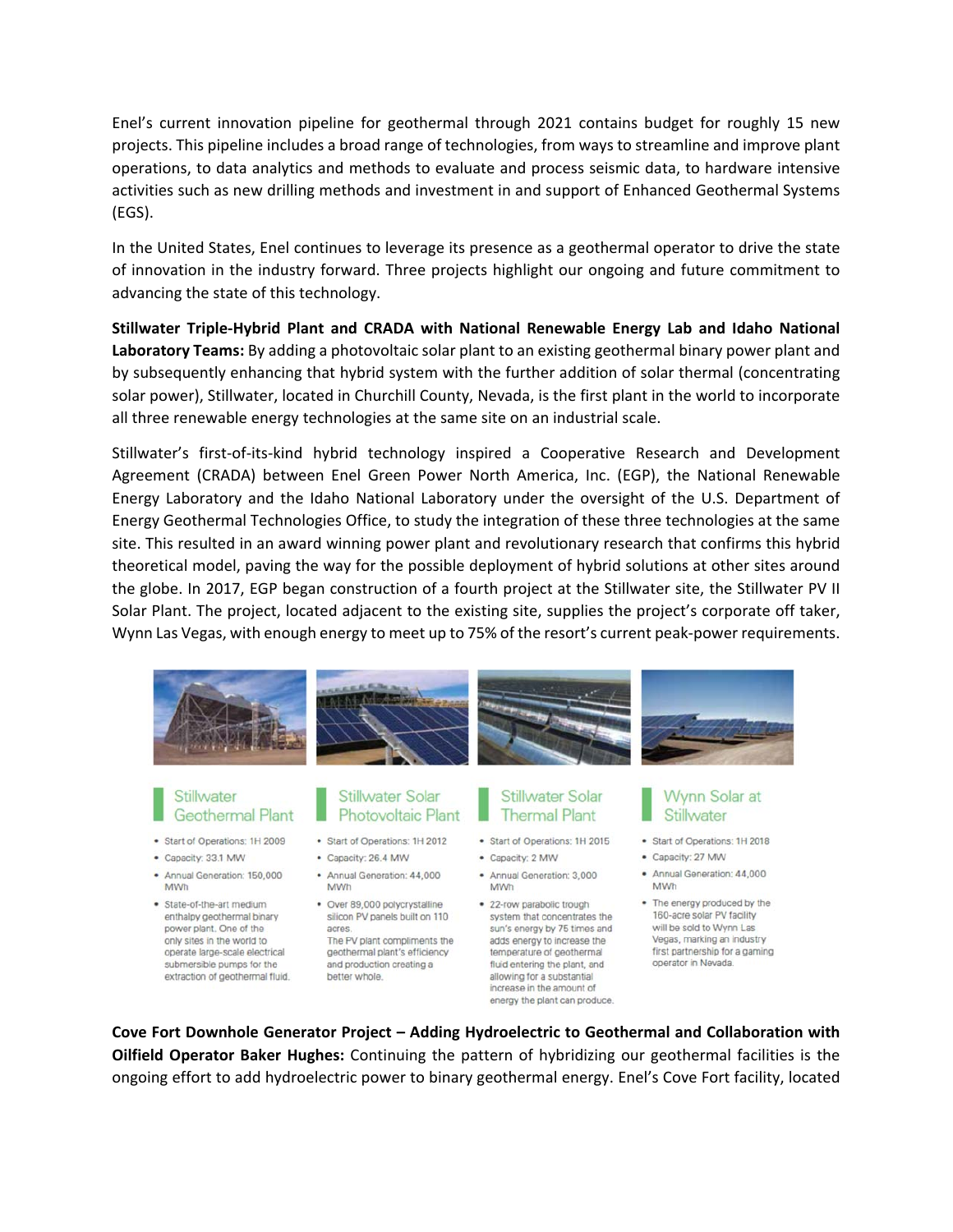in Beaver County in Southwest Utah, was commissioned in 2013 and has an installed capacity of approximately 25 MW, enough to power more than 13,000 U.S. households.

The unique geologic conditions at the Cove Fort site created a situation where it was possible to integrate hydroelectric technology on the downstream side of the facility as geothermal brine was reinjected into the aquifer. The innovative generator technology captures the energy of the water flowing back into the earth to generate additional electricity while also better controlling the flow of brine back into the ground. This has the additional effect of mitigating conditions that that had potential to cause damage to the wellhead. The result is a new technology that can reduce operational and maintenance expenses, while also having the potential to generate additional revenues.

A partnership with oilfield services company Baker Hughes catalyzed the innovation. Baker Hughes manufactured the type of electric submersible pumps that the Cove Fort plant uses to pump geothermal brine out of the ground on the upstream side of the facility, and they collaborated with Enel to modify this technology to use it as a generator.

The first version of this technology was used throughout 2016 and produced noticeable results and improvements in efficiency. Findings from the initial testing phase held between July and September 2016 reveal that the addition of the hydro generator to the geothermal injection well resulted in an overall increase in output of 1,008 MWh over this time, improving the plant's operational efficiency. Enel continues to collaborate with Baker Hughes on this project to iterate and improve the generator design.

**Collaboration with University of Utah Energy and Geosciences Institute (EGI):** In early 2019, Enel expanded its commitment to geothermal innovation in the United States by joining the Energy and Geosciences Institute at University of Utah. The goal of this partnership will be to leverage the strengths of institutions on both sides of the Atlantic to address persistent challenges facing the development of geothermal energy. The collaboration will be focused on both conventional geothermal technologies as well as enhanced geothermal systems.

## **V. Support for U.S. RD&D to Advance Geothermal Technology**

Enel voices its support for continued federal funding and support of geothermal research, development and deployment efforts. As Enel and other developers work to expand the footprint of geothermal energy, fundamental investment in scientific capital is essential to overcome the substantial challenges geothermal energy faces. In order to remain competitive with other renewable technologies and serve as a viable resource, the programs being discussed at today's hearings are essential.

As a developer of technology, Enel's focus would be to expand and deploy the inventions fostered under the investment made through this policy. As described above, our innovation program focuses on ameliorating the challenges that emerging technologies and business models face in the commercialization and deployment phases, dealing with the ability of an idea to scale from basic proof of concept pilot to fully realized, market ready product.

Enel's effort to help bridge the second, commercialization valley of death are only effective if there is investment and focus from U.S. institutions to bridge the first fundamental challenge of new ideas, the technology valley of death, concerned with growing ideas from core academic theory to initial proof‐of‐ concept and minimum viable product stages.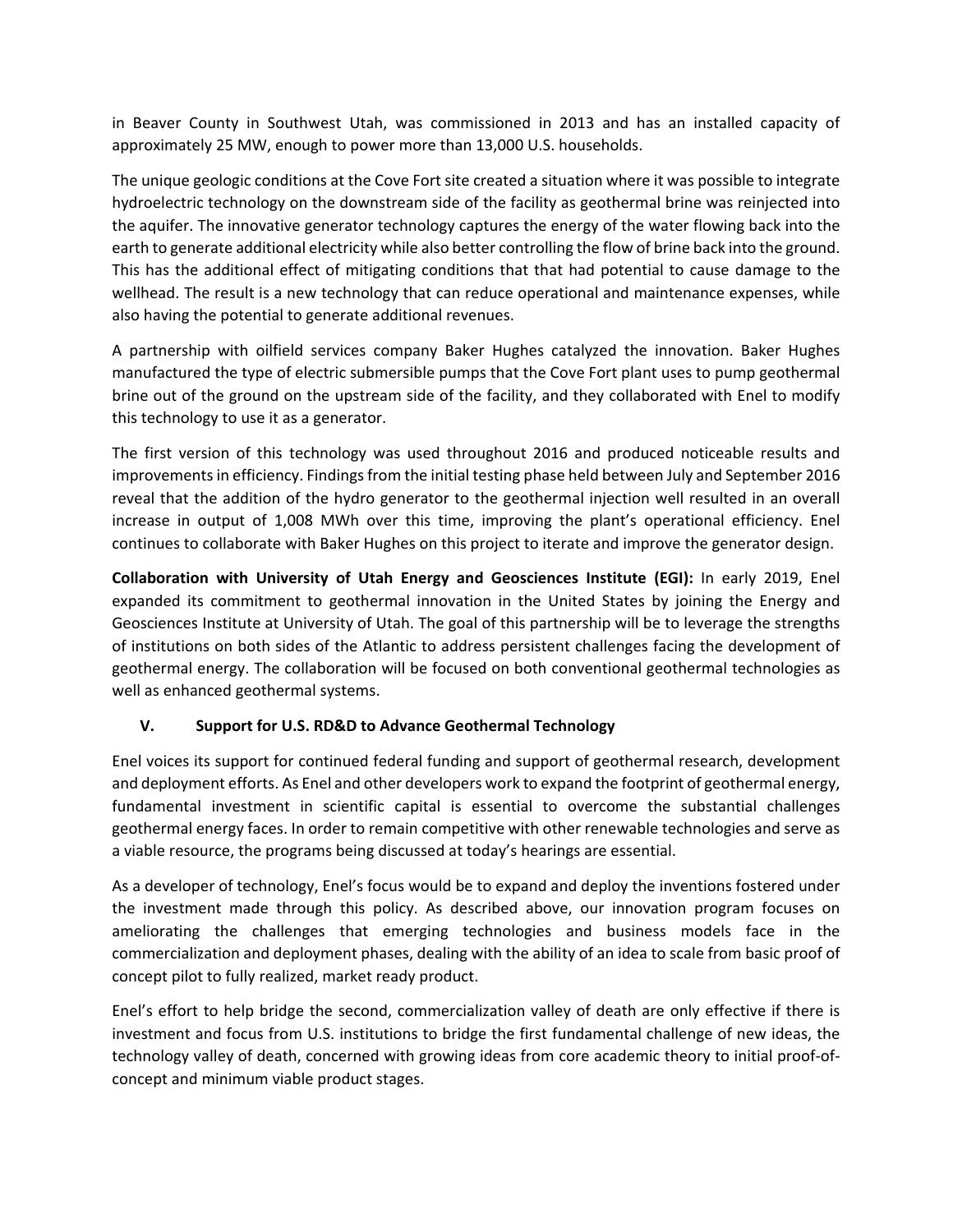The program areas described in the draft bill are, in general, congruent with Enel's geothermal innovation priorities. As technology development in these areas progress, the company would find itself a logical first customer, helping to scale and develop the technology and allow it to achieve a scale that would benefit U.S. jobs, economic growth and environmental goals.

Within the draft bill text, several specific goals align with Enel's innovation priorities

- **Support for Enhanced Geothermal Systems (EGS):** This is an area of active exploration. While in the past we have worked predominantly with European partners in this topic looking at the fundamental technologies required to make Enhanced Geothermal Systems possible, the foundation and creation of the Frontier Observatory for Research in Geothermal Energy (FORGE) project is a positive development. Enel looks forward to exploring opportunities to work in the U.S. to develop EGS technologies.
- **Geothermal energy as a grid management resource or seasonal energy storage:** As a way of improving the overall performance of geothermal electricity production, Enel is actively exploring ways to integrate new hardware and software technology to better manage the geothermal heat resource and overall plant output, both to deliver more baseload power and to increase the flexibility and reactivity of the geothermal resource to grid conditions.
- **Geothermal minerals recovery:** This remains an area of interest for Enel and could be an area for which our sites in the United States can serve as potential test sites as technologies leave the research area or are successful in a proposed prize competition.

The topics above, notably EGS and geothermal minerals recovery, have substantial overlap with priorities seen in the oil and gas industry. Oil and gas expertise in drilling, subsurface monitoring are also applicable to the geothermal world, and Enel looks to opportunities to gain from expertise in that sector. Other areas of Enel innovation focus that have connections to oil and gas include:

- **Artificial Lift Technologies:** Enel works with oil and gas industry partners to develop high temperature, high horsepower artificial lift systems (Electrical Submersible Pumps) and we have actively contributed to this cause through our involvement in the Society of Petroleum Engineers. Enel has even provided no cost training in Midland Texas to oil field ESP operators on ESP equipment reliability and operations, as the improvement of ESP technologies industry wide is well aligned to our mission in Geothermal power and district heating technologies.
- **Breakthrough drilling technologies:** Drilling costs are one of the major components of the entire geothermal project. Technologies that can reduce this cost have a formidable impact on savings for future projects.
- **Geothermal exploration and monitoring technologies:** Reducing drilling risk through better surface exploration techniques, applying modern models to seismic, gravity and magnetotelluric data.
- **New approaches to reservoir stimulation:** Utilization of alternative chemicals for well stimulation, utilization of hydraulic/thermal stimulation, including radial jetting.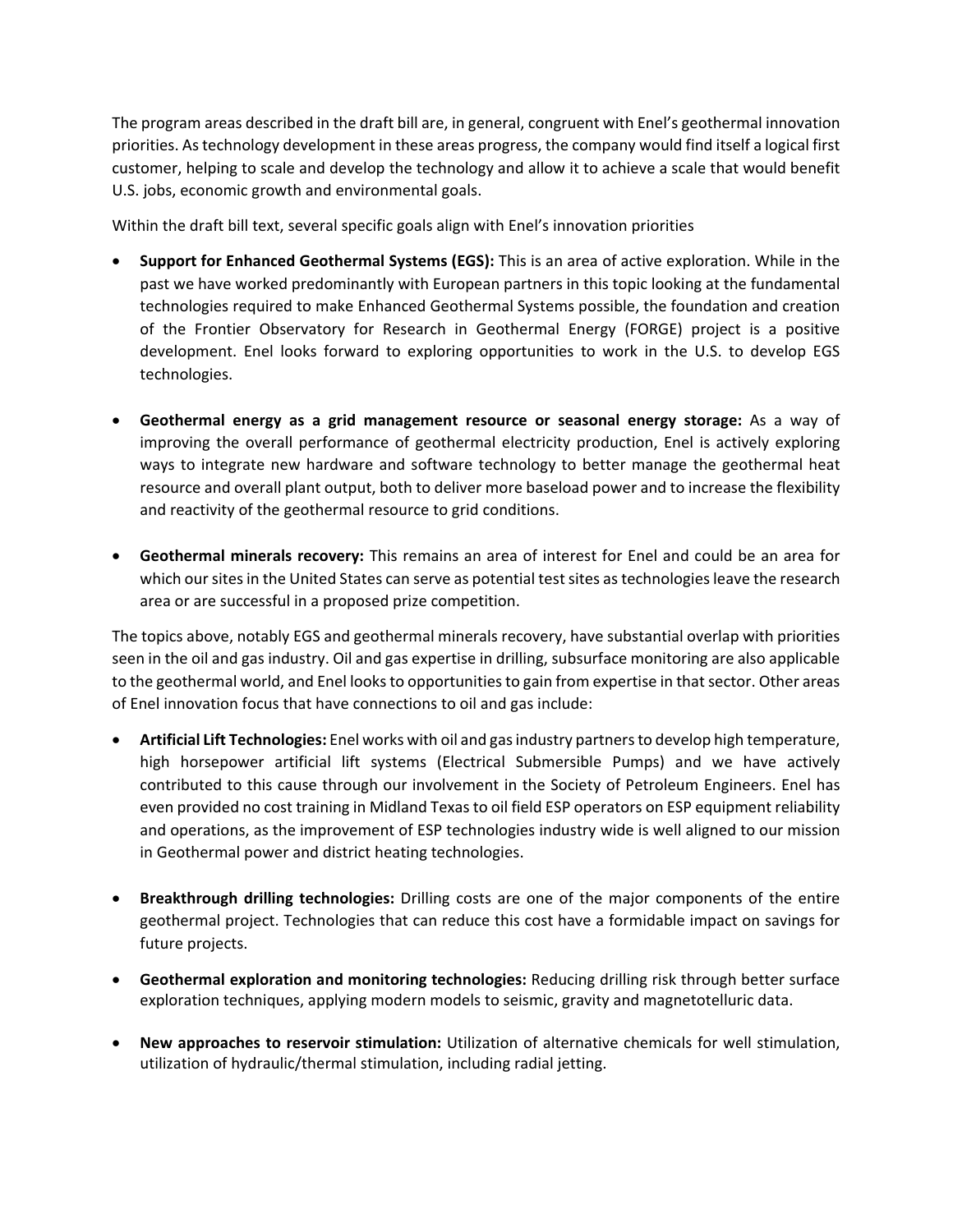**Corrosion Scaling Monitoring and Control:** Corrosion is a major issue for steam systems, while scaling is more critical for water systems. Both the phenomena can create severe damage in wells, piping and turbine inlet.

In addition to these areas above, R&D priorities for Enel Innovation include, but are not limited to:

- **Zero (or near zero) emission geothermal**: We are currently studying closed loop plant designs, with total reinjection of all non‐condensable gases to be ready for new European regulation limiting the  $CO<sub>2</sub>$  dispersion in the atmosphere by geothermal plants
- **CO2 reuse, either from biological or chemical transformation, from geothermal emissions:** Testing different techniques for removing  $CO<sub>2</sub>$  from the emission stream, using chemical and biological components.
- **District heating, process heat uses from geothermal electricity production:** We are providing several district heating systems with geothermal heat from our power plant systems. An optimization of this cascade utilization can improve energy efficiency factor and can have an important impact on the local community energy balance.
- **Technologies to reduce chemical consumption in geothermal emissions control systems**: Developing a downstream gas treatments  $(H<sub>2</sub>S$  and  $CO<sub>2</sub>$  removal) aimed at limiting chemical consumption. Developing an upstream treatment (i.e. chlorine removal) aimed at limiting chemical consumption.
- **Utilization of supercritical fluids:**  It will be the new frontier of geothermal development: using supercritical fluid at very high conversion efficiency can create a very powerful generation system and savings on overall cost and land occupation.
- **New technologies for geothermal plant management:** Better data handling for power plant management, integration of all different systems into a single data lake, for better plant management and advanced diagnostic.
- **New technologies for geothermal resource exploitation:** New unconventional ways to exploit geothermal energy for power generation can be evaluated

## **VI. Enel Green Power Marine Energy Innovation**

In addition to our support for geothermal R&D, the points proposed under the proposed water power innovation R&D also resonate with Enel's innovation mission.

In the same way Enel manages an innovation competency in geothermal energy, we also maintain a similar competency in U.S. marine energy research and development on both wave and tidal streams, with stronger emphasis on wave power.

Marine energy is in an earlier stage than geothermal, and as such Enel Green Power is focused on supporting companies to develop and deploy the foundational technologies to allow project developers to capture the energy produced by ocean waves.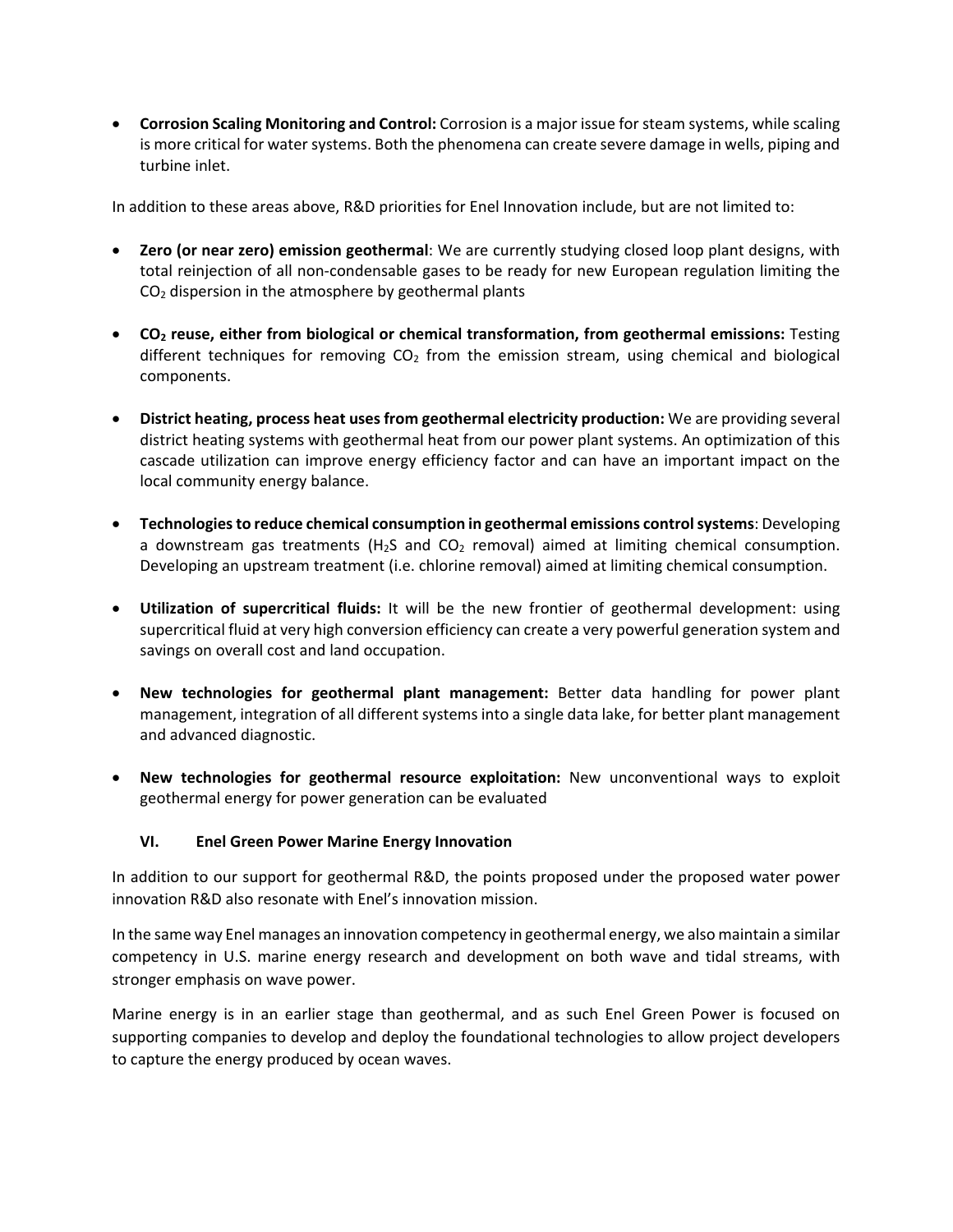Currently the bulk of Enel's project activity in this sector is focused outside of the United States in Europe and Latin America, but it does not mean that the United States has not a good resource potential. That noted the substantial technology development taking place in domestic innovation clusters has created a scenario where while project development is not taking place domestically, there is substantial technology scouting taking place, with U.S. companies and organizations making meaningful contributions to Enel innovation programs.

# **VII. Enel Green Power Marine Energy Innovation Focus Areas**

Enel Green Power Innovation has current operations supporting the development of marine technology.

**Device Testing and Deployment:** Enel Green Power Innovation has an active scouting activity looking for opportunities to test and deploy utility‐scale wave energy conversion devices both in the United States and abroad. These are all in relatively pre‐commercial stages. Recently, however, Enel Green Power signed a purchase agreement with New Jersey‐based Ocean Power Technologies (OPT) to deploy their PowerBuoy devices at the Marine Energy Research and Innovation Center (MERIC) in Chile.

**Marine Energy Research and Development Centers:** In collaboration with the Chilean Government, French firm Naval Energies and University stakeholders, Enel is participating the development of a marine energy research and development center called the Marine Energy Research and Innovation Center (MERIC). Within this area, Enel Green Power has specifically taken leadership of establishing the Open Sea Lab, a facility devoted to providing a "test bench" for research to test technology solutions for marine energy in an open‐ocean environment.

## **VIII. Support for U.S. RD&D to Advance Marine Energy Innovation**

Enel Green Power supports the programs highlighted under the proposed legislation. It agrees that the establishment of open‐ocean marine energy test centers are key to bridging the gap between university and military marine test areas and the commercial market. The company remains excited to support their development.

## **Other specific interests from Enel Green Power include, but are not limited to:**

- **Grid Connection Cost Reduction:** One of the most significant components of marine energy project capital expense is represented by the grid connection. Enel would like to identify best practices for interconnection of marine energy production. This involves not only best an easiest solutions from a technical and economic point of view but also identifying potential partners to for collaboration.
- **Low environmental impact moorings and foundations:** A main issue for marine energy converters is the development of low impact moorings and foundations, ones that can secure advice in place in the ocean environment but minimizes the impact on wildlife and geography.
- **Power Take Off systems of Marine Energy Converters:** A best mechanism for power offtake for wave or tidal energy has yet to be found. Enel is looking for disruptive solutions to support. The solutions have to be robust, minimizing the mechanical parts in contact with water and full sustainable.